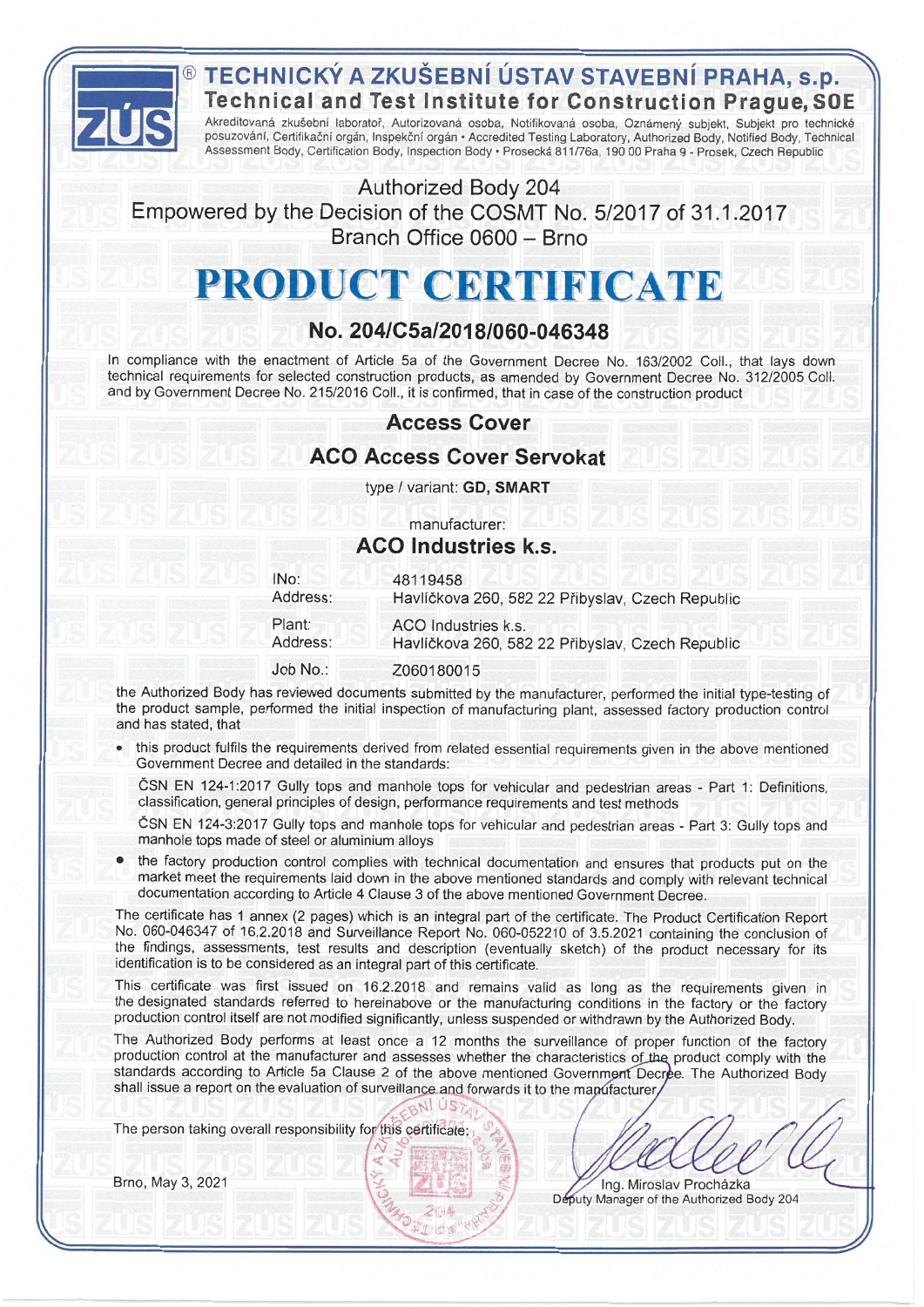$1 - 15 - 5$ 

#### **Annex of the certificate No. 204/CSa/2018/060-046348**

List of products that are covered by this certificate:

#### **ACO Access Cover Servokat GD**

| Art. No. | Type                                                                                      |      |             |        |  |  |  |
|----------|-------------------------------------------------------------------------------------------|------|-------------|--------|--|--|--|
| 446352   | <b>ACO Servokat GD</b><br>800                                                             | 600  | D400        | 1.4404 |  |  |  |
| 446353   | ACO Servokat GD<br>600                                                                    | 600  | D400        | 1.4404 |  |  |  |
| 446354   | <b>ACO Servokat GD</b><br>800                                                             | 600  | D400        | 1.4404 |  |  |  |
| 446356   | 700<br>ACO Servokat GD                                                                    | 700  | D400        | 1.4404 |  |  |  |
| 446358   | 1000<br><b>ACO Servokat GD</b>                                                            |      | 800 D400    | 1.4404 |  |  |  |
| 58447    | 600<br><b>ACO Servokat GD</b>                                                             |      | 600 B125    | 1.0037 |  |  |  |
| 58448    | 800<br>ACO Servokat GD                                                                    |      | 800 B125    | 1.0037 |  |  |  |
| 58449    | 1000<br>ACO Servokat GD                                                                   |      | 1000 B125   | 1.0037 |  |  |  |
| 58451    | 800<br>ACO Servokat GD                                                                    |      | 800 B125    | 1.4301 |  |  |  |
| 58452    | ACO Servokat GD<br>1000                                                                   | 1000 | <b>B125</b> | 1.4301 |  |  |  |
| 58453    | 800<br><b>ACO Servokat GD</b>                                                             |      | 800 D400    | 1.0037 |  |  |  |
|          | <b>ACO Servokat GD</b><br>1000                                                            | 1000 | D400        | 1.0037 |  |  |  |
| 58454    |                                                                                           |      |             |        |  |  |  |
| 58456    | <b>ACO Servokat GD</b><br>1000                                                            | 1000 | D400        | 1.4301 |  |  |  |
| 58606    | ACO Servokat GD<br>600                                                                    |      | 600 B125    | 1.0037 |  |  |  |
| 58607    | <b>ACO Servokat GD</b><br>800                                                             | 800  | <b>B125</b> | 1.0037 |  |  |  |
| 58611    | <b>ACO Servokat GD</b><br>800                                                             |      | 800 D400    | 1.4301 |  |  |  |
| 58612    | 1000<br>ACO Servokat GD                                                                   |      | 800 D400    | 1.4301 |  |  |  |
| 58711    | ACO Servokat GD<br>1000                                                                   |      | 1000 D400   | 1.0037 |  |  |  |
| 58713    | <b>ACO Servokat GD</b><br>800                                                             |      | 800 D400    | 1.4301 |  |  |  |
| 58904    | 800<br><b>ACO Servokat GD</b>                                                             |      | 800 D400    | 1.0037 |  |  |  |
| 59231    | ACO Servokat GD<br>700                                                                    |      | 700 B125    | 1.0037 |  |  |  |
| 59232    | 700<br>ACO Servokat GD                                                                    |      | 700 B125    | 1.0037 |  |  |  |
| 59298    | <b>ACO Servokat GD</b><br>600                                                             |      | 600 B125    | 1.4301 |  |  |  |
| 59299    | ACO Servokat GD<br>700                                                                    |      | 700 B125    | 1.4301 |  |  |  |
| 59301    | 600<br><b>ACO Servokat GD</b>                                                             |      | 600 B125    | 1.4301 |  |  |  |
| 59302    | 700<br><b>ACO Servokat GD</b>                                                             | 700  | <b>B125</b> | 1.4301 |  |  |  |
| 59303    | 800<br><b>ACO Servokat GD</b>                                                             |      | 800 B125    | 1.4301 |  |  |  |
| 59304    | <b>ACO Servokat GD</b><br>1000                                                            |      | 1000 B125   | 1.4301 |  |  |  |
| 59554    | <b>ACO Servokat GD</b><br>1000                                                            |      | 800 D400    | 1.0037 |  |  |  |
| 59570    | 1000<br><b>ACO Servokat GD</b>                                                            |      | 800 B125    | 1.0037 |  |  |  |
|          |                                                                                           |      |             |        |  |  |  |
| 59870    | <b>ACO Servokat GD</b><br>700                                                             | 700  | D400        | 1.4301 |  |  |  |
| 59923    | 800<br>ACO Servokat GD                                                                    |      | 600 B125    | 1.0037 |  |  |  |
| 59924    | <b>ACO Servokat GD</b><br>1000                                                            | 1000 | <b>B125</b> | 1.0037 |  |  |  |
| 59925    | 600<br><b>ACO Servokat GD</b>                                                             | 800  | <b>B125</b> | 1.4301 |  |  |  |
| 59934    | ACO Servokat GD<br>600                                                                    | 600  | D400        | 1.0037 |  |  |  |
| 59935    | 800<br>ACO Servokat GD                                                                    | 600  | D400        | 1.0037 |  |  |  |
| 59936    | ACO Servokat GD<br>700                                                                    | 700  | D400        | 1.0037 |  |  |  |
| 59937    | 1000<br>ACO Servokat GD                                                                   | 800  | D400        | 1.0037 |  |  |  |
| 59938    | 600<br>ACO Servokat GD                                                                    | 600  | D400        | 1.4301 |  |  |  |
| 59939    | <b>ACO Servokat GD</b><br>1000                                                            | 1000 | D400        | 1.4301 |  |  |  |
| 60162    | 800<br><b>ACO Servokat GD</b>                                                             |      | 600 B125    | 1.0037 |  |  |  |
| 60164    | <b>ACO Servokat GD</b><br>1000                                                            |      | 800 B125    | 1.0037 |  |  |  |
| 60394    | ACO Servokat GD<br>1000                                                                   | 800  | <b>B125</b> | 1.4301 |  |  |  |
| 60395    | <b>ACO Servokat GD</b><br>800                                                             |      | 600 B125    | 1.4301 |  |  |  |
| 60397    | 1000<br>ACO Servokat GD                                                                   |      | 800 B125    | 1.4301 |  |  |  |
| 60456    | <b>ACO Servokat GD</b><br>800                                                             |      | 600 D400    | 1.4301 |  |  |  |
| 60457    | <b>ACO Servokat GD</b><br>600                                                             | 600  | D400        | 1.4301 |  |  |  |
| 60458    | ACO Servokat GD<br>800                                                                    |      | 600 D400    | 1.4301 |  |  |  |
| 60460    | 700<br><b>ACO Servokat GD</b>                                                             |      | 700 D400    | 1.4301 |  |  |  |
| 60462    | 1000<br>ACO Servokat GD                                                                   |      | 800 D400    | 1.4301 |  |  |  |
| 60936    | <b>ACO Servokat GD</b><br>600                                                             |      | 600 D400    | 1.0037 |  |  |  |
| 60937    | 800<br><b>ACO Servokat GD</b>                                                             |      | 600 D400    | 1.0037 |  |  |  |
| 60938    | 700<br><b>ACO Servokat GD</b>                                                             |      | 700 D400    | 1.0037 |  |  |  |
|          |                                                                                           |      |             |        |  |  |  |
| 448157   | ACO Access Cover SERVOKAT GD W600/600 #E160#, LC B125, EN124, 1.0037, Zn.                 |      |             |        |  |  |  |
| 448158   | ACO Access Cover SERVOKAT GD W800/800 #E160#, LC B125, EN124, 1.0037, Zn.                 |      |             |        |  |  |  |
| 448159   | ACO Access Cover SERVOKAT GD W1000/1000 #E160#, LC B125, EN124, 1.0037, Zn.               |      |             |        |  |  |  |
| 448161   | ACO Access Cover SERVOKAT GD W600/600 #emergency exit, EI60#, LC B125, EN124, 1.0037, Zn. |      |             |        |  |  |  |
| 448162   | ACO Access Cover SERVOKAT GD W800/800 #emergency exit, EI60#, LC B125, EN124, 1.0037, 2n. |      |             |        |  |  |  |
| 448164   | ACO Access Cover SERVOKAT GD W700/700 #EI60#, LC B125, EN124, 1.0037, Zn.                 |      |             |        |  |  |  |
| 448165   | ACO Access Cover SERVOKAT GD W700/700 #emergency exit, EI60#, LC B125, EN124, 1.0037, Zn. |      |             |        |  |  |  |
|          |                                                                                           |      | 1           |        |  |  |  |
|          |                                                                                           |      |             |        |  |  |  |